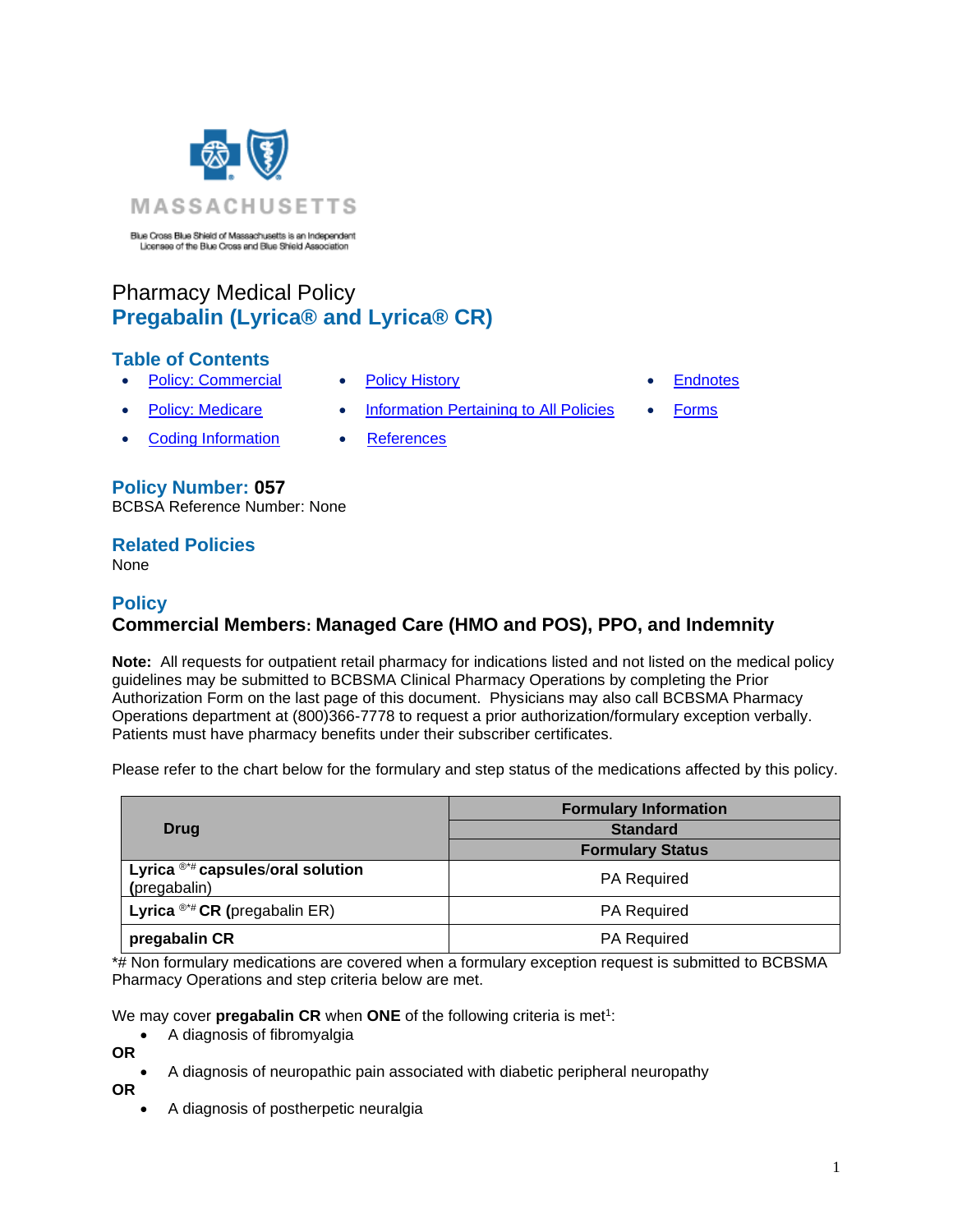**OR**

• A diagnosis of partial onset seizures

#### **OR**

- A diagnosis of neuropathic pain associated with spinal cord injury **OR**
	- There must be evidence of a paid claim of pregabalin within the previous 130 days.

We may cover Lyrica <sup>®\*#</sup> (pregabalin) when **ONE** of the following criteria sets is met:

One of the following Diagnoses:

- A diagnosis of neuropathic pain associated with diabetic peripheral neuropathy
- Management of postherpetic neuralgia
- Adjunctive therapy for the treatment of partial-onset seizures in patients 1 month of age and older
- Management of fibromyalgia
- Management of neuropathic pain associated with spinal cord injury

AND

• There must be evidence of a paid claim of both gabapentin and pregabalin or pregabalin CR.

We may cover **Lyrica** ®\*# **CR** (pregabalin ER) when **ONE** of the following criteria sets is met:

- A diagnosis of neuropathic pain associated with diabetic peripheral neuropathy
- AND
	- There must be evidence of a paid claim both gabapentin and pregabalin or pregabalin CR.
- **OR**
	- A diagnosis of postherpetic neuralgia

AND

• There must be evidence of a paid claim of both gabapentin and pregabalin or pregabalin CR.

**Note**: If approved the Prior Authorization will be granted for up to one (1) year.

\*\*Exception requests based exclusively on the use of samples will not meet coverage criteria for Lyrica®. Additional clinical information demonstrating medical necessity of Lyrica® must be submitted by the requesting prescriber for review.

<span id="page-1-1"></span>We do not cover Lyrica<sup>®</sup> (pregabalin) or Lyrica<sup>®</sup> CR (pregabalin ER) when the above criteria are not met.

## **CPT Codes / HCPCS Codes / ICD-9 Codes**

*The following codes are included below for informational purposes. Inclusion or exclusion of a code does not constitute or imply member coverage or provider reimbursement. Please refer to the member's contract benefits in effect at the time of service to determine coverage or non-coverage as it applies to an individual member. A draft of future ICD-10 Coding related to this document, as it might look today, is included below for your reference.*

*Providers should report all services using the most up-to-date industry-standard procedure, revenue, and diagnosis codes, including modifiers where applicable.*

## **CPT Codes**

There is no specific CPT code for this service.

# <span id="page-1-0"></span>**Individual Consideration**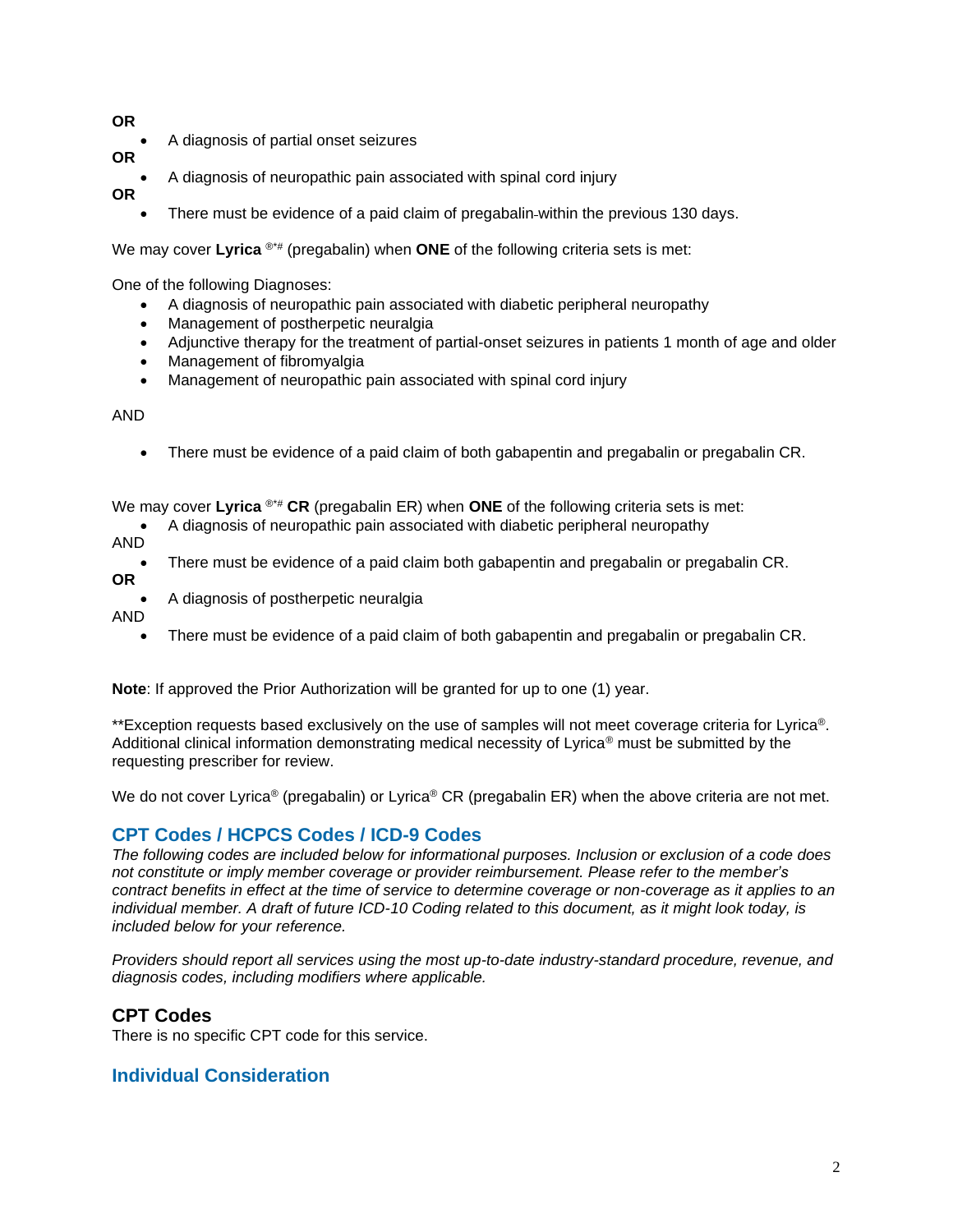All our medical policies are written for the majority of people with a given condition. Each policy is based on medical science. For many of our medical policies, each individual's unique clinical circumstances may be considered in light of current scientific literature. Physicians may send relevant clinical information for individual patients for consideration to:

Blue Cross Blue Shield of Massachusetts Pharmacy Operations Department 25 Technology Place Hingham, MA 02043 Tel: 1-800-366-7778 Fax: 1-800-583-6289

# <span id="page-2-0"></span>**Prior Authorization Information**

#### **Outpatient**

For services described in this policy, see below for products where prior authorization **IS REQUIRED** if the procedure is performed **outpatient**.

|                                                    | <b>Outpatient</b>                |
|----------------------------------------------------|----------------------------------|
| <sup>1</sup> Commercial Managed Care (HMO and POS) | Prior authorization is required. |
| <b>Commercial PPO and Indemnity</b>                | Prior authorization is required. |

#### **Policy History**

| <b>Date</b> | <b>Action</b>                                                                           |
|-------------|-----------------------------------------------------------------------------------------|
| 4/2022      | Removed pregabalin from PA and clarified coding the nonformulary criteria for Lyrica to |
|             | be in line with Lyrica CR.                                                              |
| 7/2021      | Updated to add pregabalin CR to the policy.                                             |
| 10/2019     | Updated to include pregabalin into the policy                                           |
| 3/2018      | Updated to add Lyrica® CR to the policy.                                                |
| 6/2017      | Updated address for Pharmacy Operations.                                                |
| 5/2017      | Updated to include new Lyrica® criteria.                                                |
| 7/2014      | Updated Coding section with ICD10 procedure and diagnosis codes, effective 10/2015.     |
| 1/2014      | Updated ExpressPAth language and remove Blue Value                                      |
| 9/2012      | Updated 9/2012 to include coverage for Lyrica® oral solution.                           |
| 11/2011-    | Medical policy ICD 10 remediation: Formatting, editing and coding updates.              |
| 4/2012      | No changes to policy statements.                                                        |
| 1/2012      | Reviewed - Medical Policy Group - Neurology and Neurosurgery.                           |
|             | No changes to policy statements.                                                        |
| 9/2009      | Policy updated 9/2009 to remove Medicare Part D criteria from Medical Policy.           |
| 9/1/2008    | New policy describing covered and non-covered indications. Effective 9/1/2008.          |

#### <span id="page-2-2"></span>**References**

- 1. Lyrica® [package insert]. Vega Baja, PR: Pfizer Pharmaceuticals; 2007.
- 2. U.S. Food and Drug Administration (June 21, 2007). "FDA Approves First Drug for Treating Fibromyalgia". Press Release. Retrieved on 2008-5-27. Available at <http://www.fda.gov/bbs/topics/NEWS/2007/NEW01656.html>
- <span id="page-2-1"></span>3. Lyrica® CR [package insert]. New York, NY: Parke-Davis; Oct 2017.

#### **Endnotes**

1. Based on the recommendations of the BCBSMA Pharmacy and Therapeutics Committee meeting on 2/12/2008 and 5/13/2008.